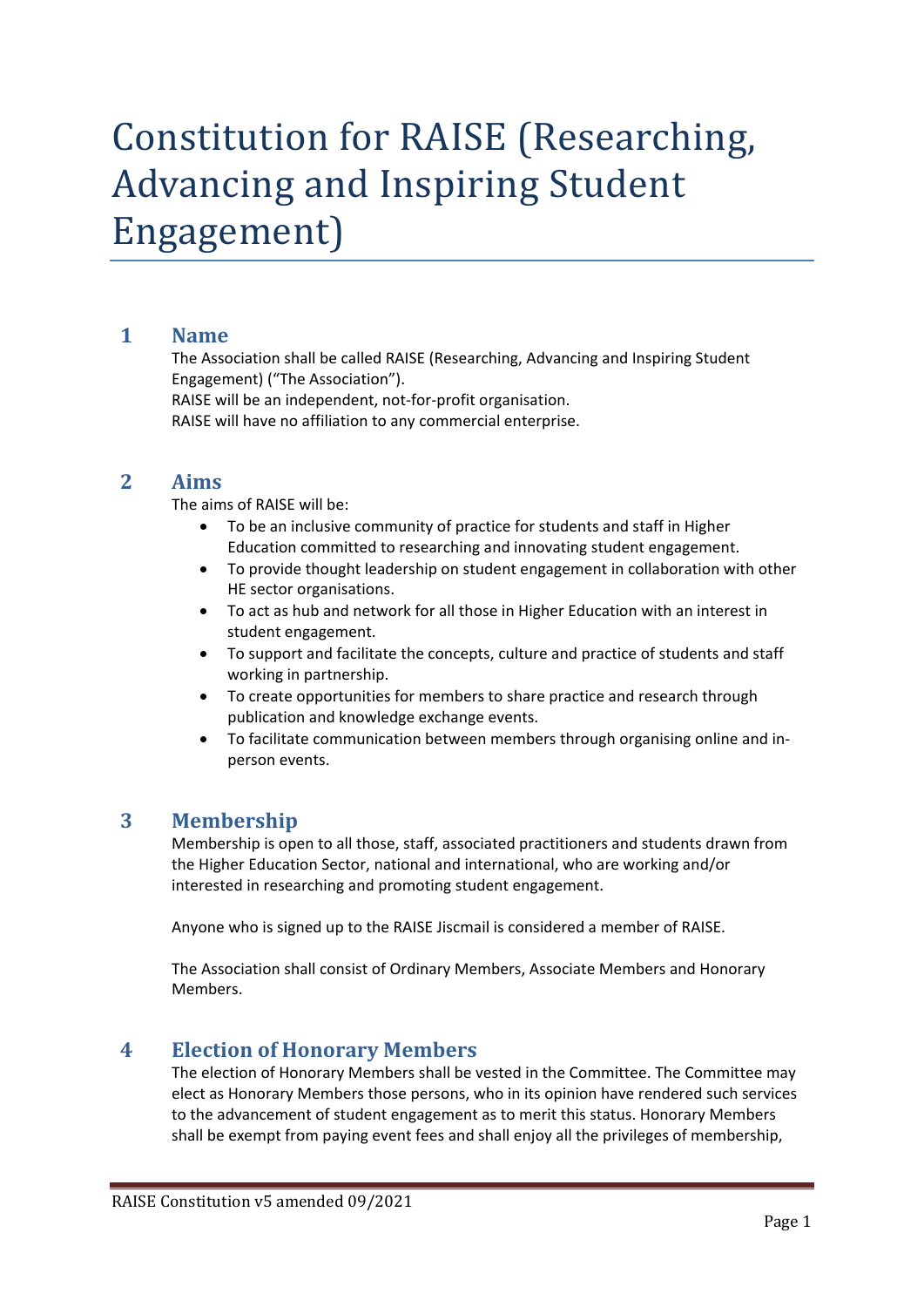save that they shall have no voting rights, nor may they be elected to any office of the Association.

## **5 Equal Opportunities**

RAISE will not discriminate on the grounds of race, sex, colour, ethnic or national origins, sexuality, disability, religious or political belief, marital status or age. All members of RAISE are expected to show respect and tolerance to other members and their opinions.

### **6 Officers of the Association**

The Association shall have the following officers, all of whom shall be elected at the AGM except for the Conference Coordinator, the Ordinary Committee Member from the same University as the RAISE Administrator and Journal Editor (appointed): Chair Vice-Chair Secretary Treasurer Communication Officer Marketing Officer Student Officer Special Interest Group Coordinator Ordinary Committee Members x3 Student (Ordinary) Committee Members x2 Conference Coordinator Journal Editor

Upon election the following positions shall hold office for three years, when their term of office shall expire, but they may offer themselves for re-election at the appropriate AGM: Chair, Vice-Chair, Secretary, Treasurer, Communication Officer, Marketing Officer, Student Officer, Special Interest Group Coordinator.

Student Ordinary Committee Members shall hold office for one year, Ordinary Committee Members shall hold office for two years. They are eligible for re-election at the appropriate AGM. An additional Ordinary Committee Member role is appointed and reserved for a staff member of the same University as the RAISE Administrator to maintain access to RAISE accounts.

The Student Officer and Student (Ordinary) Committee Members must be current students and will relinquish office upon whichever occurs earlier, cessation of being a student or their term of office (but may be re-elected if still eligible).

All elections include the default candidate R.O.N. (Re-Open Nominations).

Should a position fall vacant then the Committee may co-opt to fill that position until the next AGM. That post will be subject to election at that AGM. The co-optee if still eligible, may be a candidate for that post.

The Conference Coordinator is appointed by the Committee. The post will be held by an individual from the local institution which is hosting the annual conference and be held for one year preceding the conference.

The Journal Editor is appointed to the role by the Committee and will hold the position until the postholder chooses to resign or is requested by the Committee to step down. The same applies to the Ordinary Committee Member from the same university as the RAISE Administrator.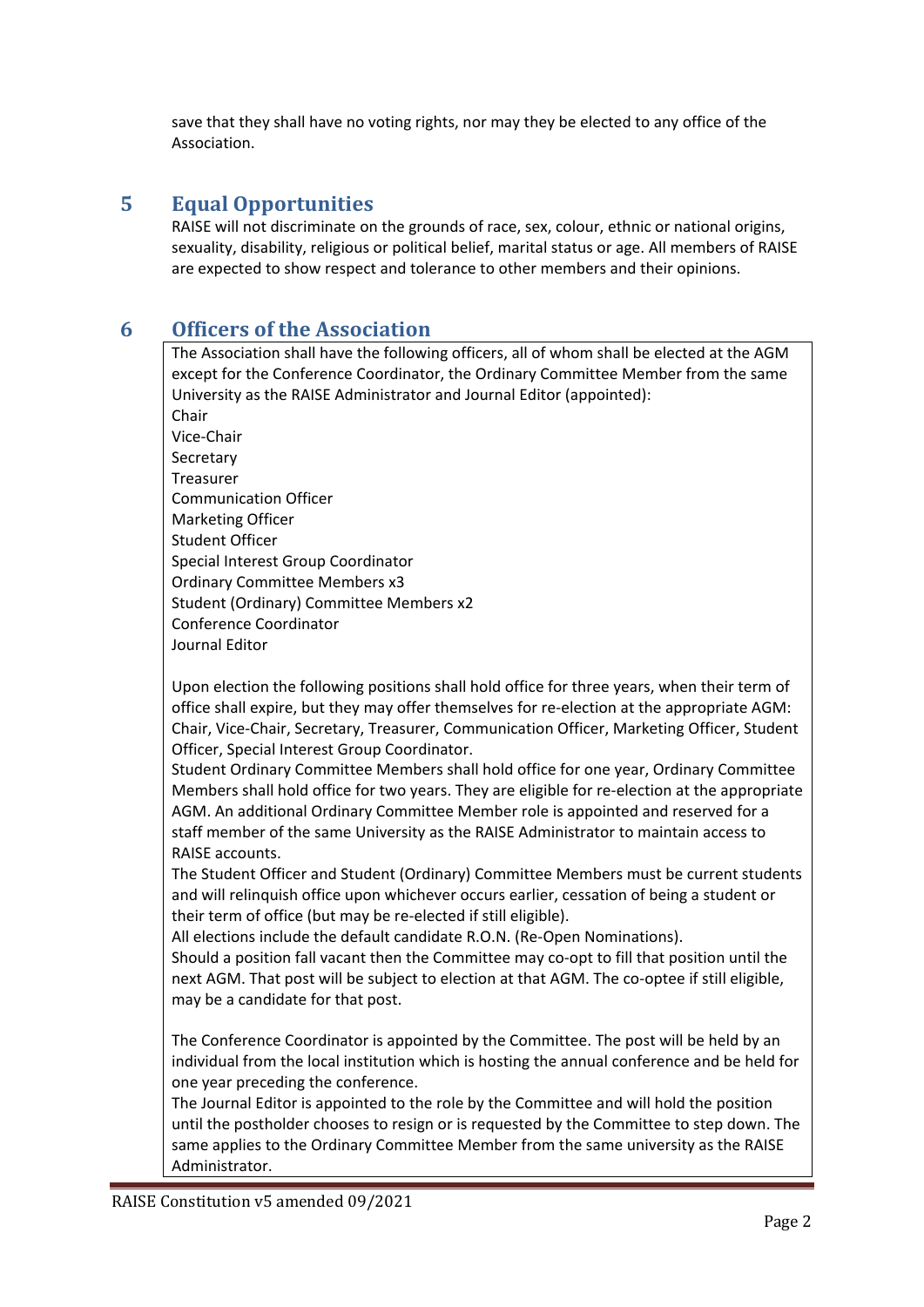# **7 Management of the Association**

The management and control of all the affairs of the Network shall be vested in a Committee of members ("the Committee"). The Committee shall consist of: Chair Vice-Chair **Secretary** Treasurer Communication Officer Marketing Officer Student Officer Special Interest Group Coordinator Ordinary Committee Members x3 Student (Ordinary) Committee Members x2 Conference Coordinator Journal Editor RAISE Administrator (*ex-officio*)

The Committee may allocate specific responsibilities to officers or committee members.

The Committee shall meet as necessary but not less than four times a year. Meetings may be held in person or by electronic means, including video conference or e-mail, but at least three meetings a year will be held in person (unless prohibited by exceptional circumstances) and one may be held at the same time as the AGM. A quorum for meetings of the Committee shall be 50% of filled committee positions. The chair of any Committee meeting shall have a casting vote in addition to their ordinary vote.

# **8 Duties of the Committee**

The Committee shall have the following duties:

- To organise the Annual General Meeting (AGM).
- To run fair and open elections and to fill any vacancy amongst the officers or ordinary committee members until the next AGM.
- To appoint such sub-committees as it deems necessary. A sub-committee shall conduct its business in accordance with the directions of the Committee and shall periodically report its proceedings to the Committee for approval and ratification.
- To retain and hold as property of the Association all sums of money coming into the Association and to bank the funds of the Association. It is the responsibility of the Treasurer to oversee the finances of the Association but for any disbursement or any item of expenditure greater than £100 the approval of the Finance subcommittee (i.e. Chair, Vice Chair, Secretary and Treasurer) is required.
- To agree the use of funds to further the aims of the Association, as specified by the constitution.
- To create appropriate paid roles to further the aims of the Association, and to make suitable appointments to such roles. All such roles will be reviewed annually.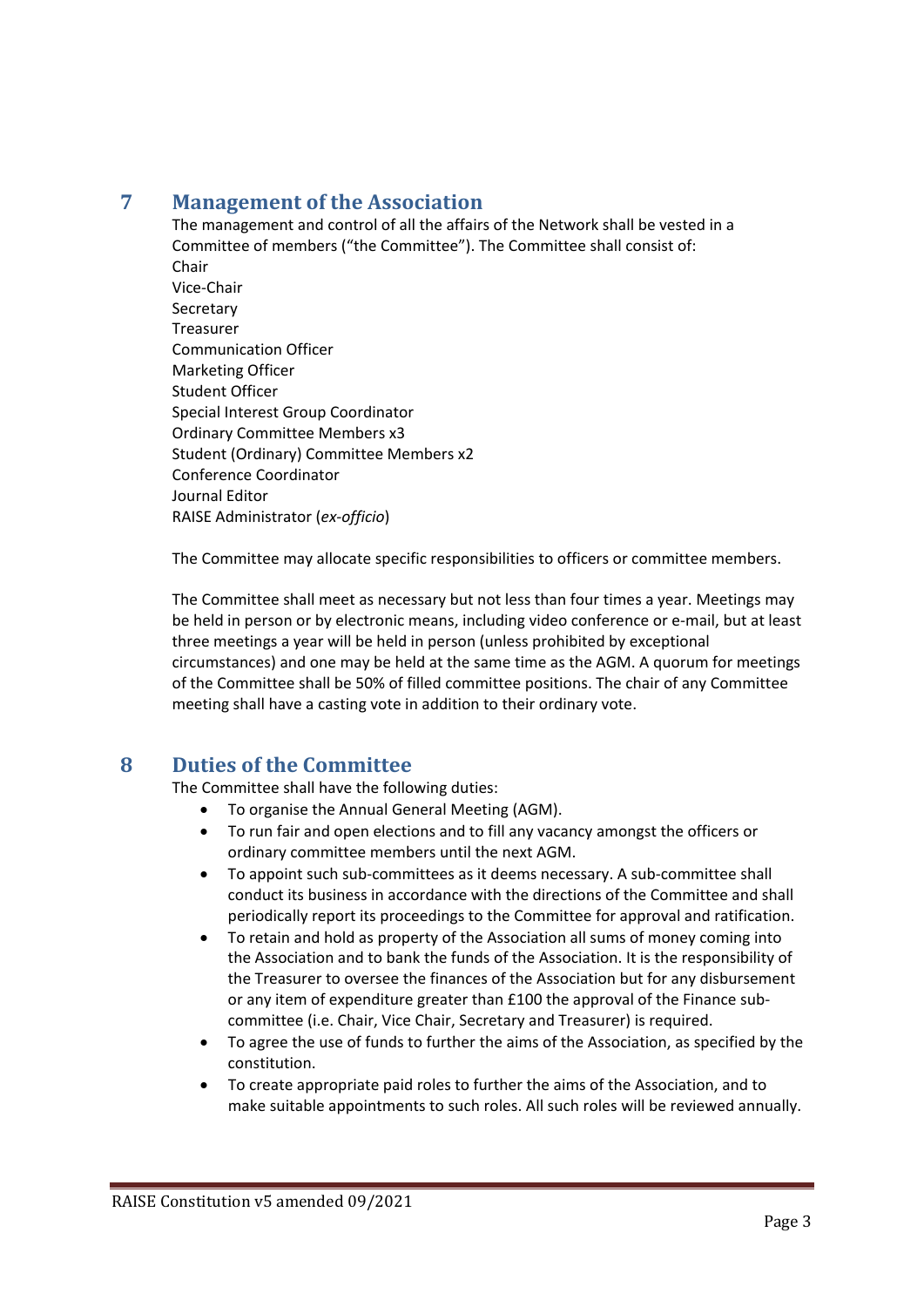#### **9 Expenses**

Any member who incurs reasonable expenses on behalf of the association may re-claim the same by submitting to the Treasurer an itemised expense sheet supported by receipts and invoices as long as they were pre-authorised by the Treasurer and if required by the Finance sub-committee. Such claims are subject to the [Expenses Policy](http://www.raise-network.com/wp-content/uploads/2018/07/RAISE-Expenses-Policy-1.0.pdf) of the Association and approval of the Treasurer.

"Reasonable" expenses shall be those pre-authorised by the Committee for an item where the member has, for reasons of speed or expediency, paid for the same out of their own pocket rather than drawing on Association funds.

# **10 Annual General Meeting**

The Annual General Meeting (AGM) of the Association shall normally be held in September of each year (at the RAISE conference) for the purpose of receiving the reports of the Committee, any sub-committee and the Treasurer in respect of the Association's activities since the previous AGM (including the election of any Honorary Members); receiving and, if thought fit, approving the accounts in respect of the preceding financial year; electing the officers of the Association; and for the transaction of the general business of the Association. All categories of members shall receive 14 days' notice in writing of the date of such meeting.

No member, save with the permission of the chair of the meeting, may bring any matter before the meeting, unless, they give 7 days' notice, in writing, to the Secretary of the substance of the matter which they wish to raise at the meeting.

The quorum of the AGM shall be at least the same number as committee positions available. If inquorate, any resolution or elections from the AGM shall not be binding but may be adopted at the Chair's discretion for no more than one year or until the next quorate general meeting, whichever ever occurs earlier.

# **11 General and Special meetings**

The Secretary will call a Special Meeting at the request of the majority of the Committee or at the request of at least the same number of members as committee positions available giving a written request to the Chair or Secretary. Such request must cite the reason for their request.

The meeting will be held within six weeks of the request and members will be given three weeks' notice of the date of such a meeting. The notice will specify the purpose of the meeting and no other matter may be brought before such a meeting.

General meetings will be open to all members and will be held as often as deemed necessary. The quorum for a Special or General Meeting shall be at least the same number of members as committee positions available and no resolutions shall be binding unless this quorum is met.

All members will be given two weeks' notice of the meeting. The notice will state date, time and venue and may be given by e-mail or placement on the Association web page.